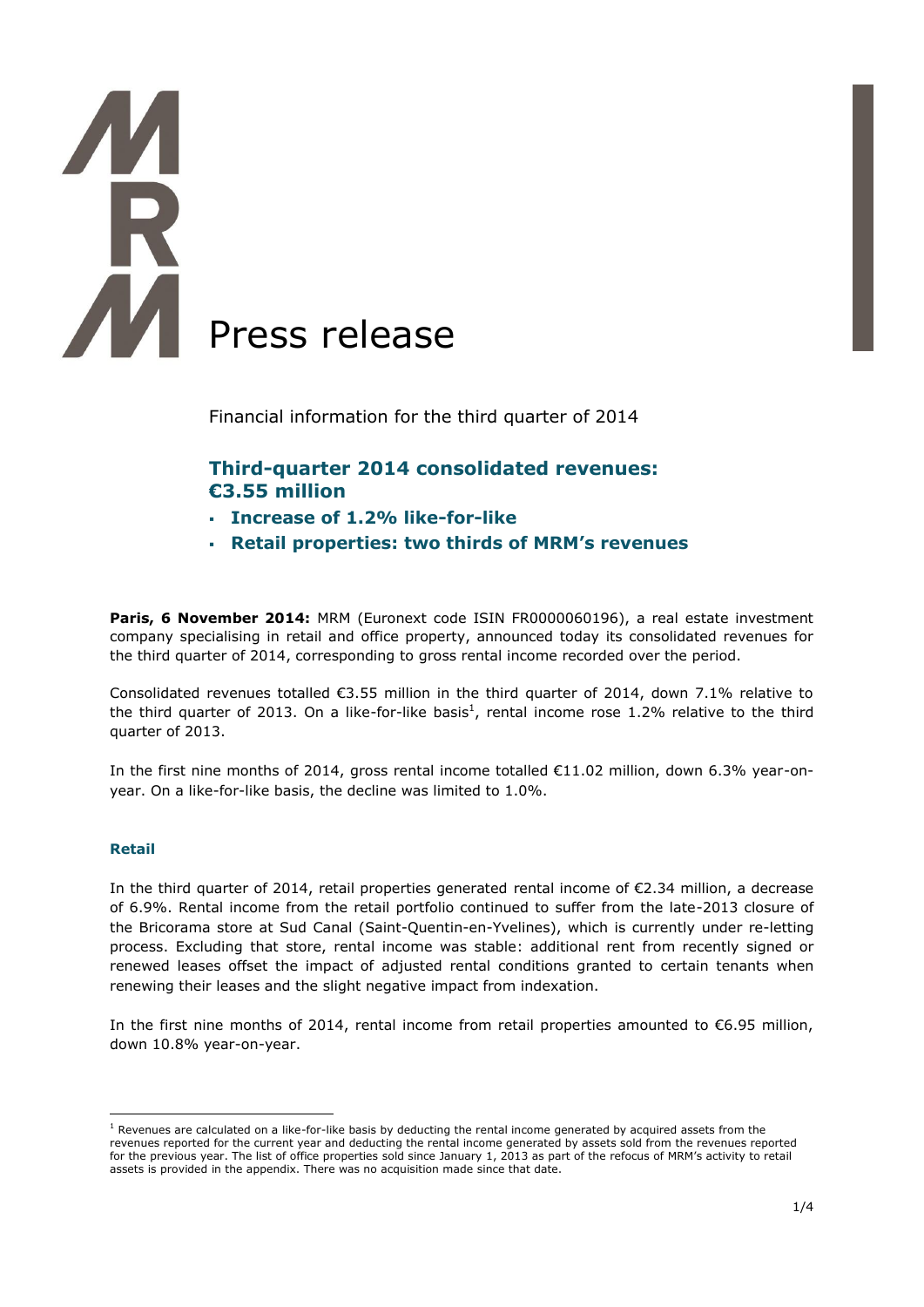### **Offices**

Rental income from office properties totalled  $E1.22$  million in the third quarter of 2014. The 7.6% decline was due to disposals carried out<sup>2</sup> since 1 July 2013 as part of MRM's strategy to refocus on retail properties. On a like-for-like basis, office rents rose 21.3% because of recently signed leases.

The letting of the Nova building continued during the third quarter. Two new leases were signed, taking the total number of leases due to take effect between now and early December 2014 to four.

In the first nine months of 2014, rental income from office properties totalled €4.07 million, up 2.5% year-on-year. On a like-for-like basis, rental income rose 22.1%.

| <b>Consolidated</b><br>revenues<br>$\epsilon$ million | Q3<br>2014 | $%$ of<br>total | Q <sub>3</sub><br>2013 | Change   | Change<br>like-for-<br>like $^1$ | 9<br>months<br>2014 | $%$ of<br>total | 9<br>months<br>2013 | Change  | Change<br>like-for-<br>like $^1$ |
|-------------------------------------------------------|------------|-----------------|------------------------|----------|----------------------------------|---------------------|-----------------|---------------------|---------|----------------------------------|
| Retail                                                | 2.34       | 66%             | 2.51                   | $-6.9\%$ | $-6.9\%$                         | 6.95                | 63%             | 7.80                | -10.8%  | -10.8%                           |
| Offices                                               | 1.22       | 34%             | 1.32                   | -7.6%    | $+21.3%$                         | 4.07                | 37%             | 3.97                | $+2.5%$ | $+22.1%$                         |
| <b>Total gross</b><br>rental income                   | 3.55       | 100%            | 3.83                   | $-7.1\%$ | $+1.2%$                          | 11.02               | 100% l          | 11.77               | $-6.3%$ | $-1.0\%$                         |

*(Unaudited figures)*

### **Third-quarter highlights and financial position**

During the quarter, the lease of one tenant at the Nova building in La Garenne-Colombes, which had started on 1 October 2013, was terminated as part of a judicial receivership procedure. That termination will lead to a €0.3 million write-down of receivables affecting MRM's 2014 income statement, corresponding to the IFRS rental income recognised during the rent-free period granted to that tenant. After that tenant's departure and the commencement of new leases in early December 2014, the Nova building's occupancy rate will be 63%.

In September 2014, MRM completed the disposal of the Delta building in Rungis for €10.5 million. That transaction takes total office disposition proceeds to €32.9 million since June 2013, when MRM decided to implement a strategy of refocusing on retail properties.

MRM's financial position remained solid at end-September 2014. The disposal of the Delta building increased cash levels and debt fell slightly during the quarter as a result of repayments.

MRM is continuing to let available space in its portfolio and to implement plans to enhance the value of its retail properties.



```
<u>.</u>
2 See Appendix 1
```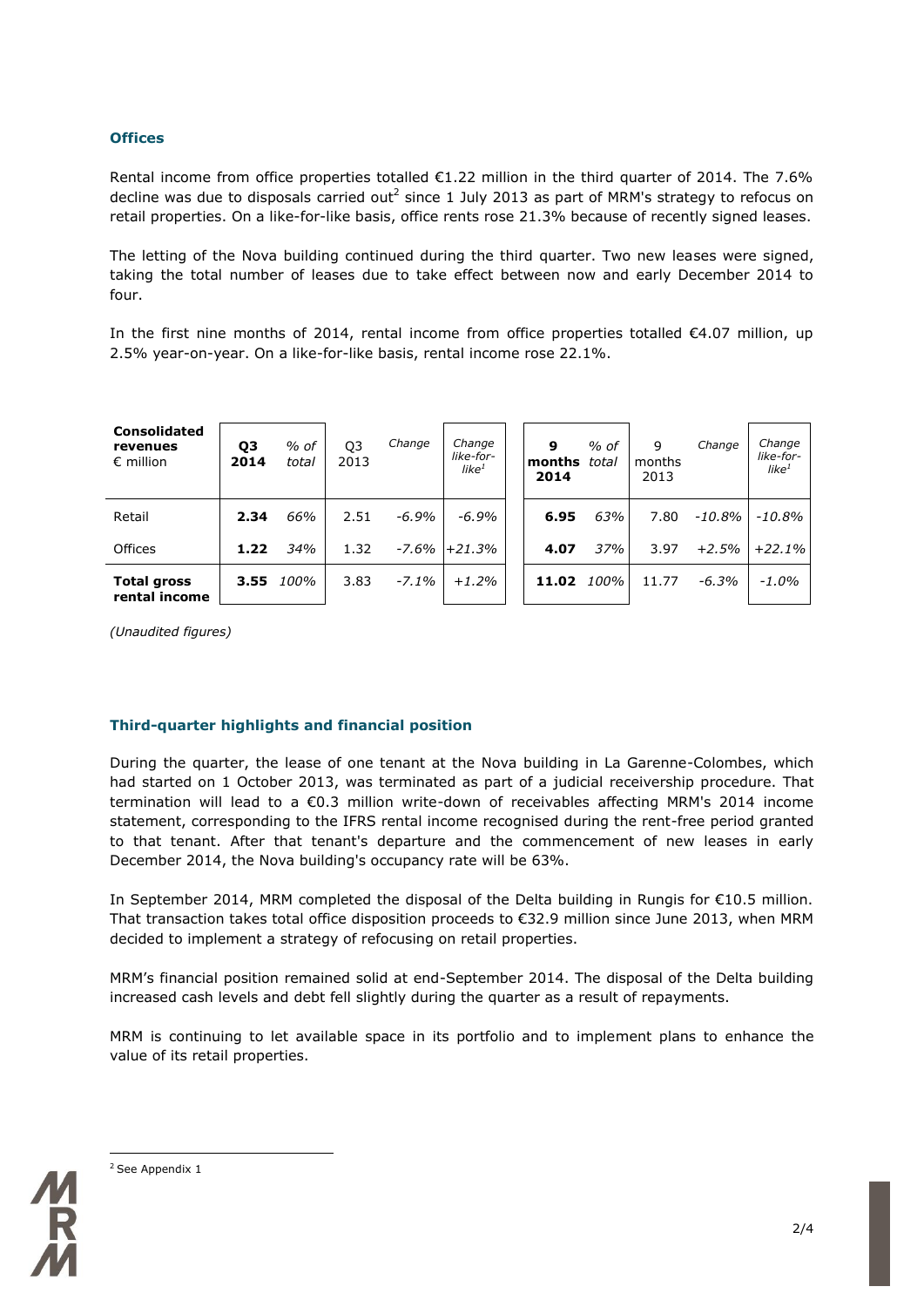### **Calendar**

Fourth-quarter revenue and full-year 2014 results will be published before the stock exchange opens on 27 February 2015, and will be presented in an information meeting on the same day.

### **About MRM**

MRM is a listed real estate company with a portfolio worth €244.1 million (excluding transfer taxes) as at 30 June 2014, comprising retail properties (60%) and offices (40%). Since 29 May 2013, SCOR SE has been MRM's main shareholder, holding a 59.9% stake. MRM is advised by CBRE Global Investors on the management of its properties. MRM is listed in compartment C of NYSE Euronext Paris (ISIN: FR0000060196 - Bloomberg code: MRM:FP – Reuters code: MRM.PA) and opted for the SIIC status on 1 January 2008.

### **For more information:**

**MRM DDB Financial** 5, avenue Kléber 65, avenue Kléber 1999, avenue Kléber 1999, avenue Clichy 75795 Paris Cedex 16 75009 Paris France **France France France** T +33 (0)1 58 44 70 00 T +33 (0)1 53 32 61 51 relation\_finances@mrminvest.com isabelle.laurent@ddbfinancial.fr

**Website: www.mrminvest.com**

Isabelle Laurent